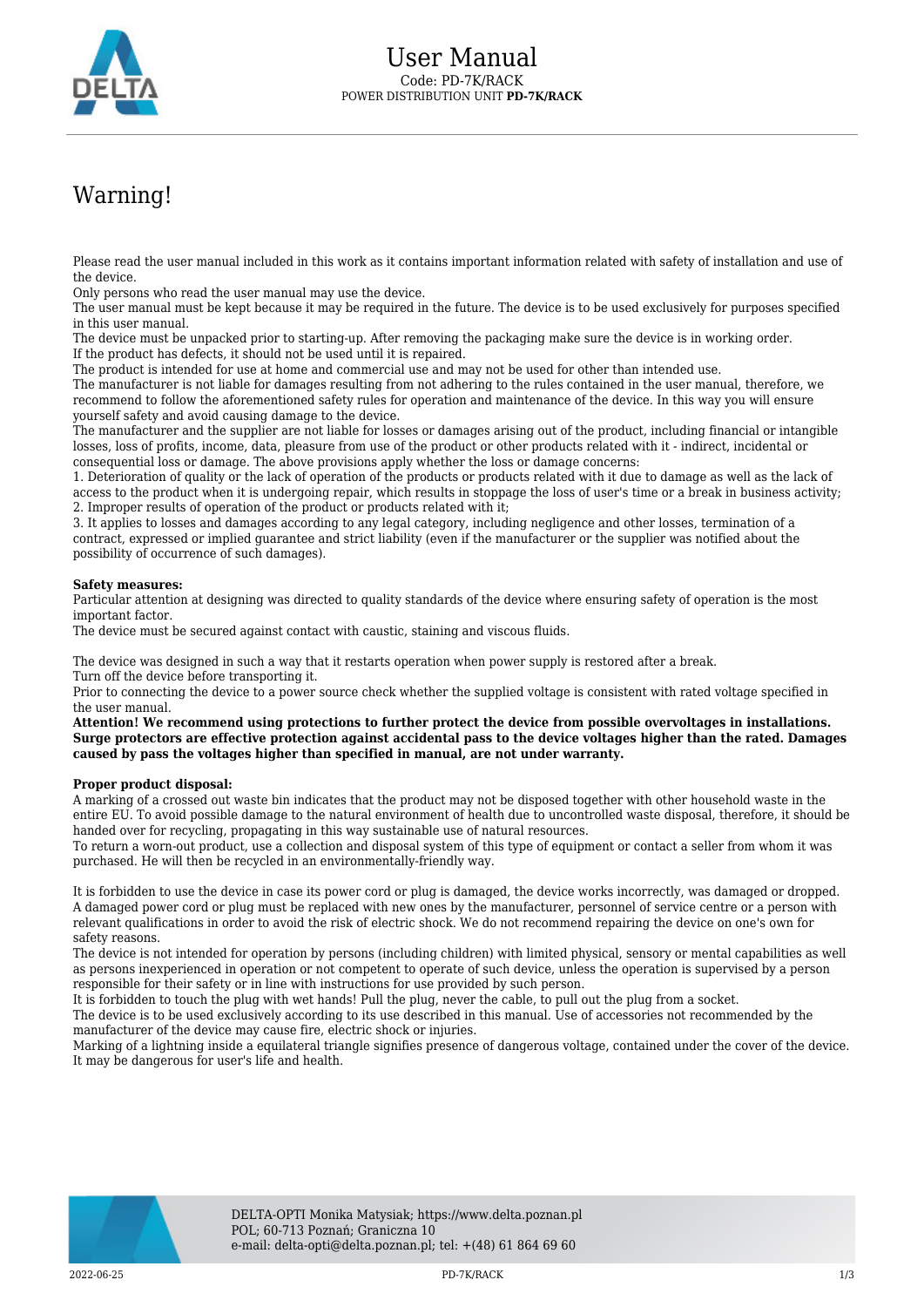



| Rated voltage:             | 230 V AC / 50 Hz                  |
|----------------------------|-----------------------------------|
| Total maximal current:     | 16 A                              |
| Maximal total load:        | 3680 W                            |
| Number of outlets:         | 7 x CEE 7/5                       |
| Assembly:                  | In RACK 19" cabinets              |
| Length of the power cable: | 2 <sub>m</sub>                    |
| Housing type:              | 1 U RACK 19"                      |
| Switch:                    | Yes (with built-in LED indicator) |
| Dimensions:                | 450 x 45 x 44 mm                  |
| Weight:                    | $0.35$ kg                         |
| Guarantee:                 | 2 years                           |

## Power outlets:



Metal brackets allow to install the unit on construction beams at any angle (30° step), vertical or horizontal: